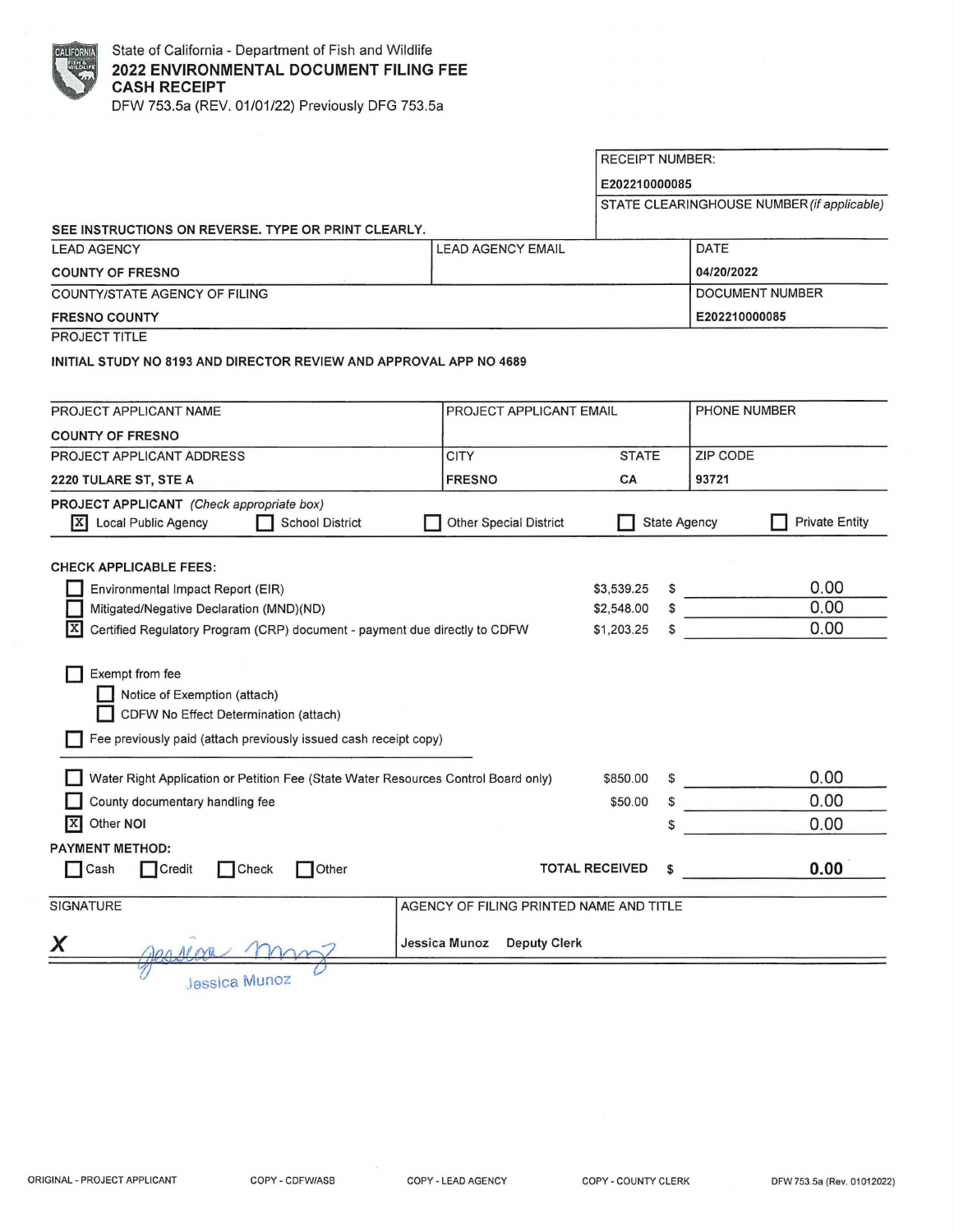

## b"2- oi2 \ oooootos **County of Fresno**

DEPARTMENT OF PUBLIC WORKS AND PLANNING **STEVEN E. WHITE, DIRECTOR** 

## **NOTICE OF INTENT TO ADOPT A MITIGATED NEGATIVE DECLARATION**



Notice is hereby given that the County of Fresno has prepared Initial Study (IS) No. 8193 pursuant to the requirements of the California Environmental Quality Act for the following proposed project:

**INITIAL STUDY NO. 8193** and **DIRECTOR REVIEW AND APPROVAL APPLICATION NO. 4689** filed by **COUNTY OF FRESNO, INTERNAL SERVICES DEPARTMENT,**  proposing to allow a microwave tower and communications shelter on a 6.81-acre parcel in the AL-20 (Limited Agricultural, 20-acre minimum parcel size) Zone District. A temporary microwave tower is proposed on the project site and anticipated to be removed once the permanent tower is completed. The project site is located on the northeast corner of E. Manning Avenue and Rio Vista Avenue, approximately 350 feet west of the city limits of the City of Reedley (17626 E. Manning Ave.) (APN: 363-330-16T) (Sup. Dist. 4). Adopt the Mitigated Negative Declaration prepared for Initial Study No. 8193 and take action on Director Review and Approval Application No. 4689 with Findings and Conditions.

(hereafter, the "Proposed Project")

The County of Fresno has determined that it is appropriate to adopt a Mitigated Negative Declaration for the Proposed Project. The purpose of this Notice is to (1) provide notice of the availability of IS No. 8193 and the draft Mitigated Negative Declaration, and request written comments thereon; and (2) provide notice of the public hearing regarding the Proposed Project.

## **Public Comment Period**

The County of Fresno will receive written comments on the Proposed Project and Mitigated Negative Declaration from April 25, 2022 through May 25, 2022.

Email written comments to MParker@FresnoCountyCA.gov, or mail comments to:

Fresno County Department of Public Works and Planning Development Services and Capital Projects Division Attn: Marissa Parker 2220 Tulare Street, Suite A Fresno, CA 93721

IS No. 8193 and the draft Mitigated Negative Declaration may be viewed at the above address Monday through Thursday, 9:00 a.m. to 5:00 p.m., and Friday, 8:30 a.m. to 12:30 p.m. (except holidays), or at www.co.fresno. ca.us/initialstudies. An electronic copy of the draft Mitigated